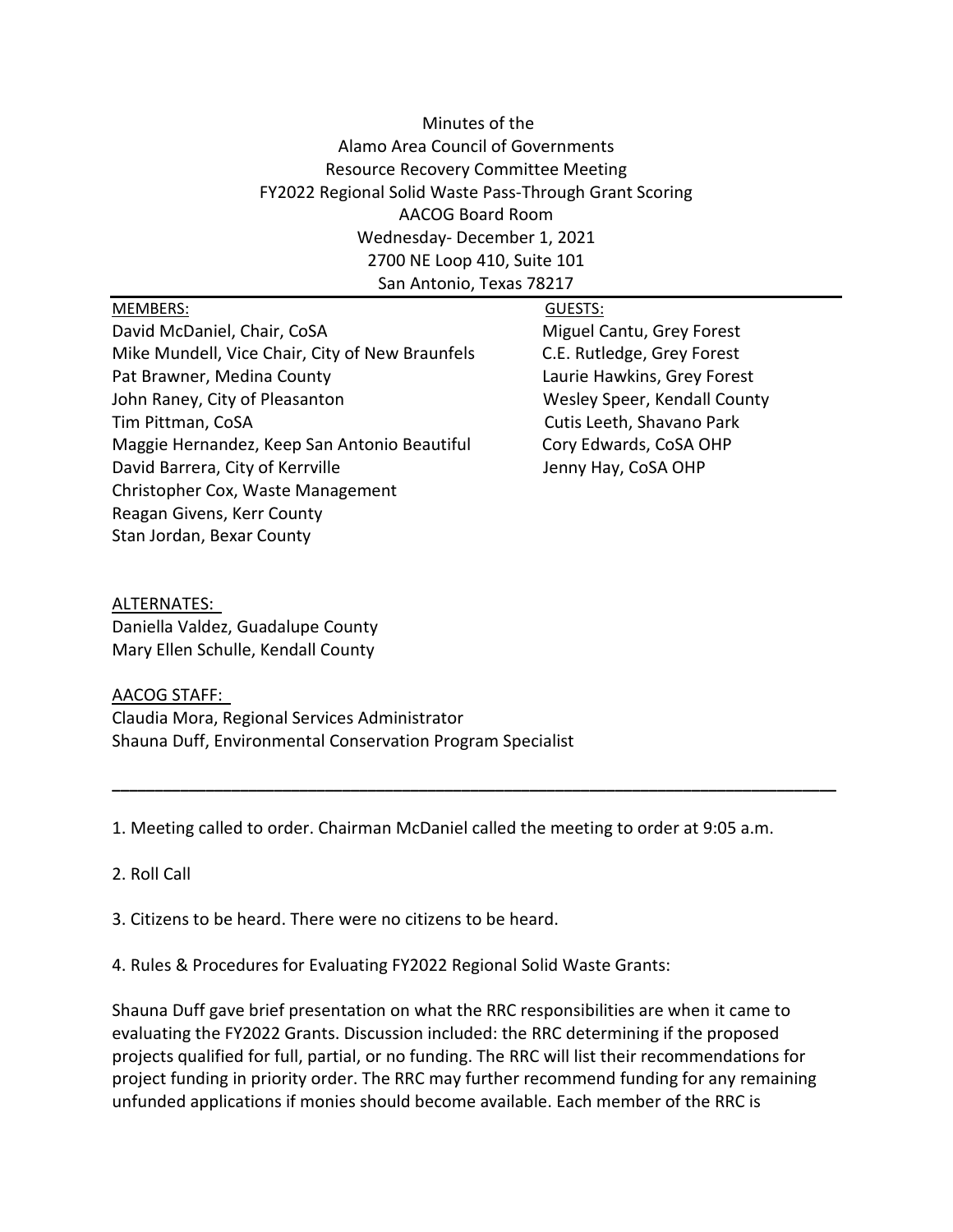prohibited from voting on an application that comes from their own organization and may not present the presentation for their proposal. Projects are submitted for funding until all funds are expended. Ranking will be used as a starting point in the allocation of funds.

5. Conflict of Interest Form:

The forms were distributed and signed by the RRC members and collected by AACOG staff (Shauna Duff).

6. Questions and Answers for FY2022 Solid Waste Pass-Through Grants Applications:

A. City of Grey Forest FY22: \$51,776.00 Cash Match: \$2,500.00

Miguel Cantu, C.E. Rutledge and Laurie Hawkins presented on a Brush Chipper.

B. City of Shavano Park FY22: \$25,000.00 Cash Match\$2,500.00

Curtis Leeth presented on a HHW Curbside Collection.

C. Kendall County FY22: \$15,000.00 Cash Match: \$15,000.00

Wesley Speer present on a HHW Curbside Collection.

D. CoSA OHP FY22 #1: \$78,000.00 In-Kind Match: \$4,000.00

Cory Edwards and Jenny Hay presented on Equipment Purchase.

E. CoSA OHP FY22 #2: \$17,625.00 In-Kind Match: \$5,000.00

7. Scoring and Ranking

The RRC thoroughly scored and ranked each FY2022 Grant Application. The RRC scores included AACOG Staff grant scores.

### **FUNDED TCEQ GRANTS 2022 Biennium**

| A. City of Grey Forest FY2022 (SRR Brush Chipper) -Score: 62.60 |  |                        |  |  |
|-----------------------------------------------------------------|--|------------------------|--|--|
| Requested Fund: \$51,776.00                                     |  | Cash Match: \$2,500.00 |  |  |
| Recommended: \$51,776.00                                        |  | In-Kind Match: \$0     |  |  |